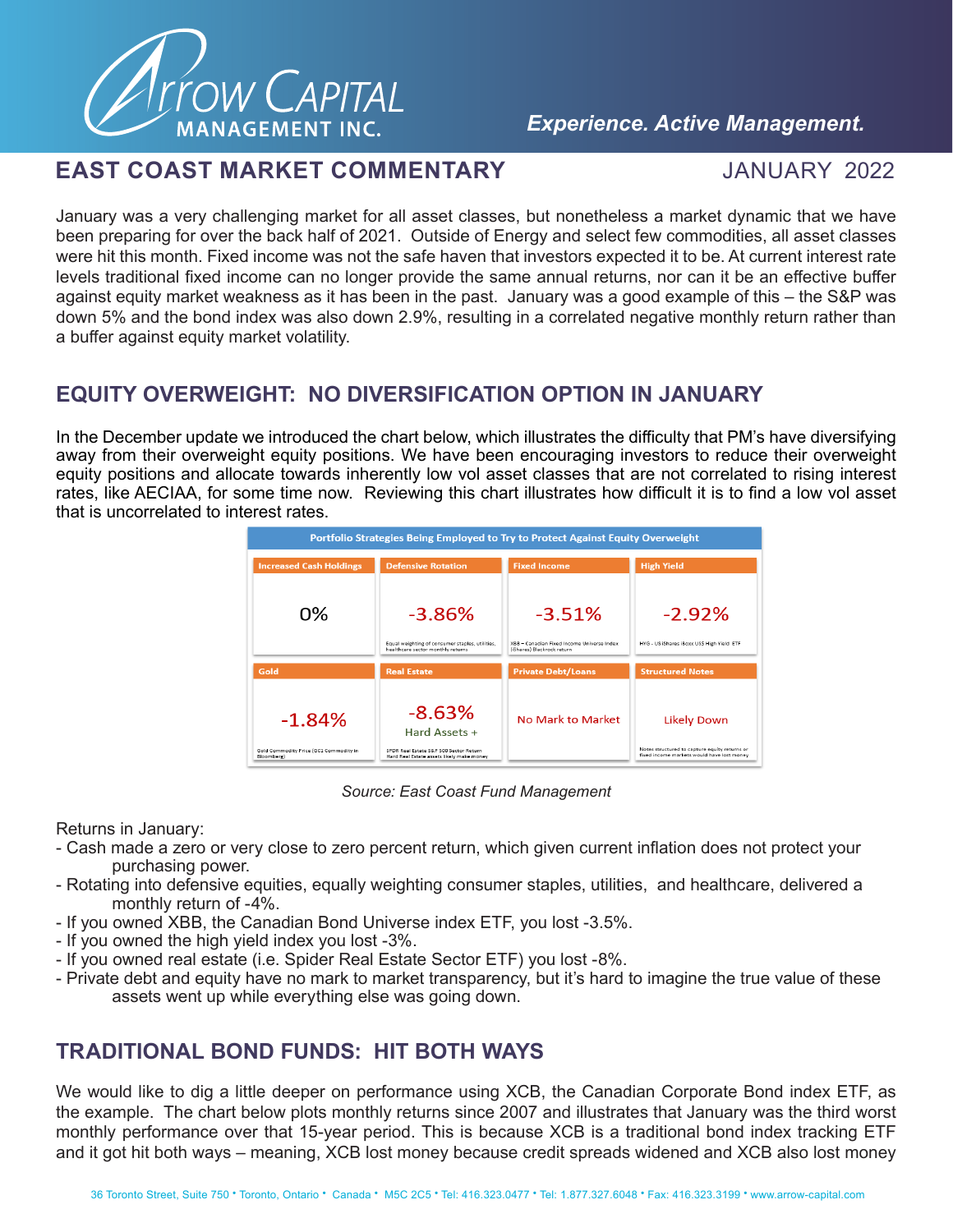because interest rates rose in January.



#### *Source: East Coast Fund Management*

This is the absolute nightmare scenario for bond managers and bond funds. There is almost nothing that a traditional passive bond fund manager can do to earn a positive return in this environment of rising interest rates. In today's market you want to be invested in a low volatility, fixed income asset with minimal interest rate duration: avoiding capital losses from rising equity volatility and rising interest rates is critical to earning a positive return in 2022.

# **HOW EAST COAST "HEDGES" INTEREST RATE EXPOSURE**

How can one reduce one's interest rate exposure in their fixed income investments? In the chart below left, from the strategy intro deck, we explain using an example how we eliminate the interest exposure from the corporate investment grade bonds that we buy. The first thing we do is we buy a corporate bond that in this example, yields 2.5%. If we take the clothes off that corporate bond, there's two underlying risk and return characteristics embedded in that bond as the chart below shows. The first is the government of Canada yield (otherwise known as the interest rate) for the same maturity as the corporate bond, which in this case is 1.25% and the second is the credit spread or yield that corporate bond issuers must pay to convince investors to buy their bond instead of buying a government bond, or risk-free debt.



*Source: East Coast Fund Management*

In the example, that credit spread component is also 1.25%. These are the two risk and return characteristics that are embedded in the corporate bond that we bought. The way to eliminate the interest rate portion is to sell short the government of Canada bond. For example, if interest rates go from 1.25% to 2%, the yield on our corporate bond (all else being equal) will go from 2.5% to 3.25% resulting in a loss of the present value of 75 basis points in price terms on that bond. However, we will make the present value of 75 basis points on our short government bond position because that yield has risen from 1.25% to 2%. To recap, we lose 75 basis points on the bond that we're long, we gain 75 basis points on the bond that we're short. Interest rates have gone up from 1.25% to 2%, and there has been no P/L or return impact on the fund. The only exposure we're left with is that pure investment grade credit exposure that is negatively correlated to interest rate movements.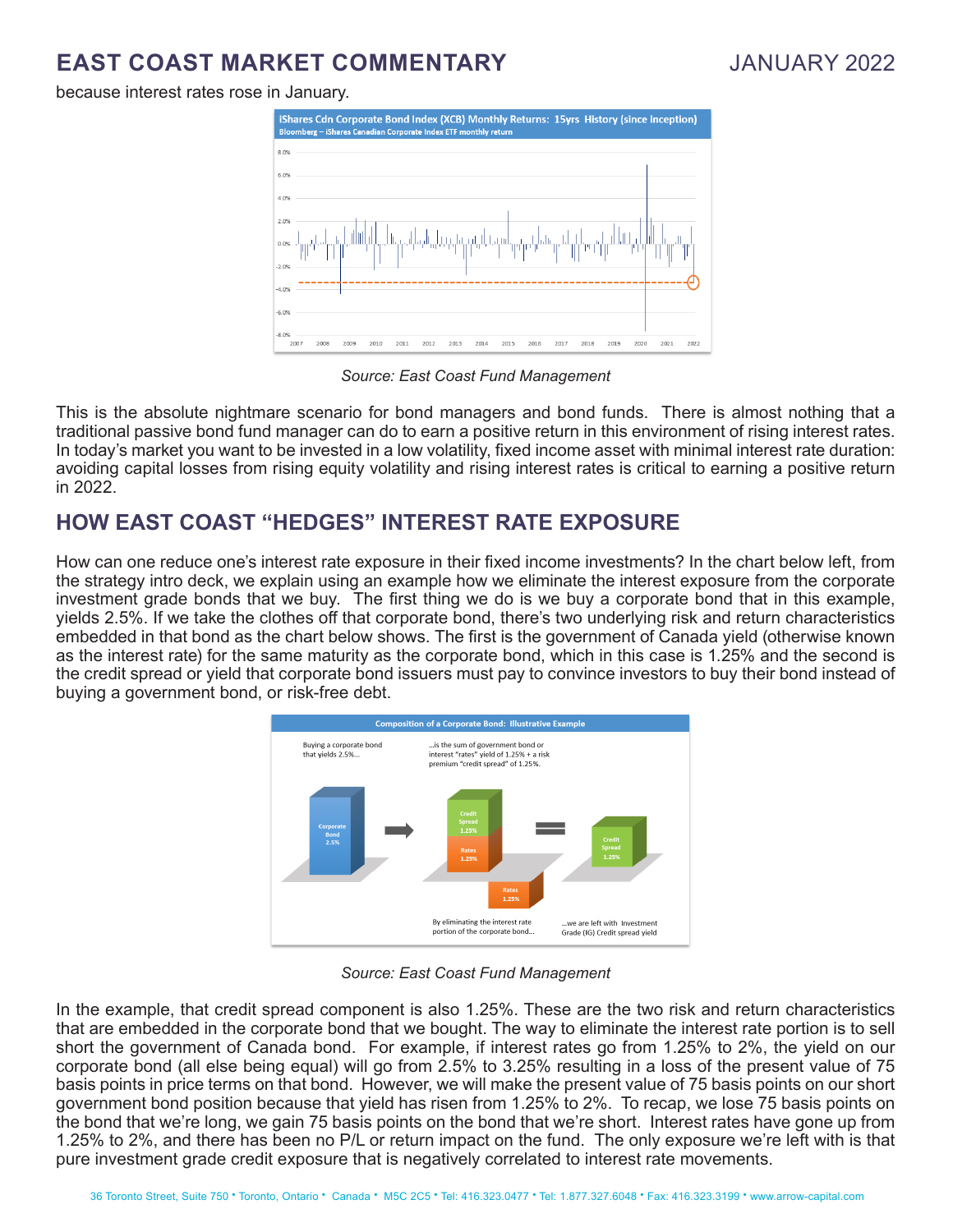### **TRADITIONAL BOND CORRELATION TO INTEREST RATES OVERWHELMS**

The chart below, illustrates why a low volatility fixed income asset, that is negatively correlated to interest rates, has been so important over the last 18 months, and hits home on the points that we've made before, which is that our expectation is that interest rates and equity markets are becoming or have become more correlated.



*Source: East Coast Fund Management*

The chart shows how correlated the Canadian Corporate Bond index, the grey bars, and the Canadian Government Bond index, the orange bars, are to each other. The result is that it's virtually impossible to escape the losses associated with rising rates if you are a traditional corporate bond manager. Essentially every single month the federal index loses money so does the corporate bond index, and now in January 2022, very significant losses in the corporate bond index have come from rates rising.

We included AECIAA returns, the green bars, over the same period. You can notice three things: AECIAA barely had a negative monthly return over this entire period, AECIAA monthly returns are not correlated to interest rates (Canadian Government Bond index), and AECIAA monthly return volatility is much lower than both the government and corporate bond index over the period. AECIAA is a perfect example of a low vol asset class that in January managed to sidestep negative returns resulting from rising interest rates and negative returns from widening credit spreads.

# **STRUGGLING FIXED INCOME PERFORMANCE**

The left-hand chart of the two provided below shows full year 2021 fixed income returns:

10-yr Canada bonds down -5.3%, Canadian Bond Universe index ETF down -2.7%, Canadian Corporate Bond index ETF down -1.6%. AECIAA up +2.1%.

US High Yield was the outperformer, up +4.1%. However, if you recall in our December commentary, we said that the high yield market is going to come under significant strain from both rising interest rates and widening credit spreads.

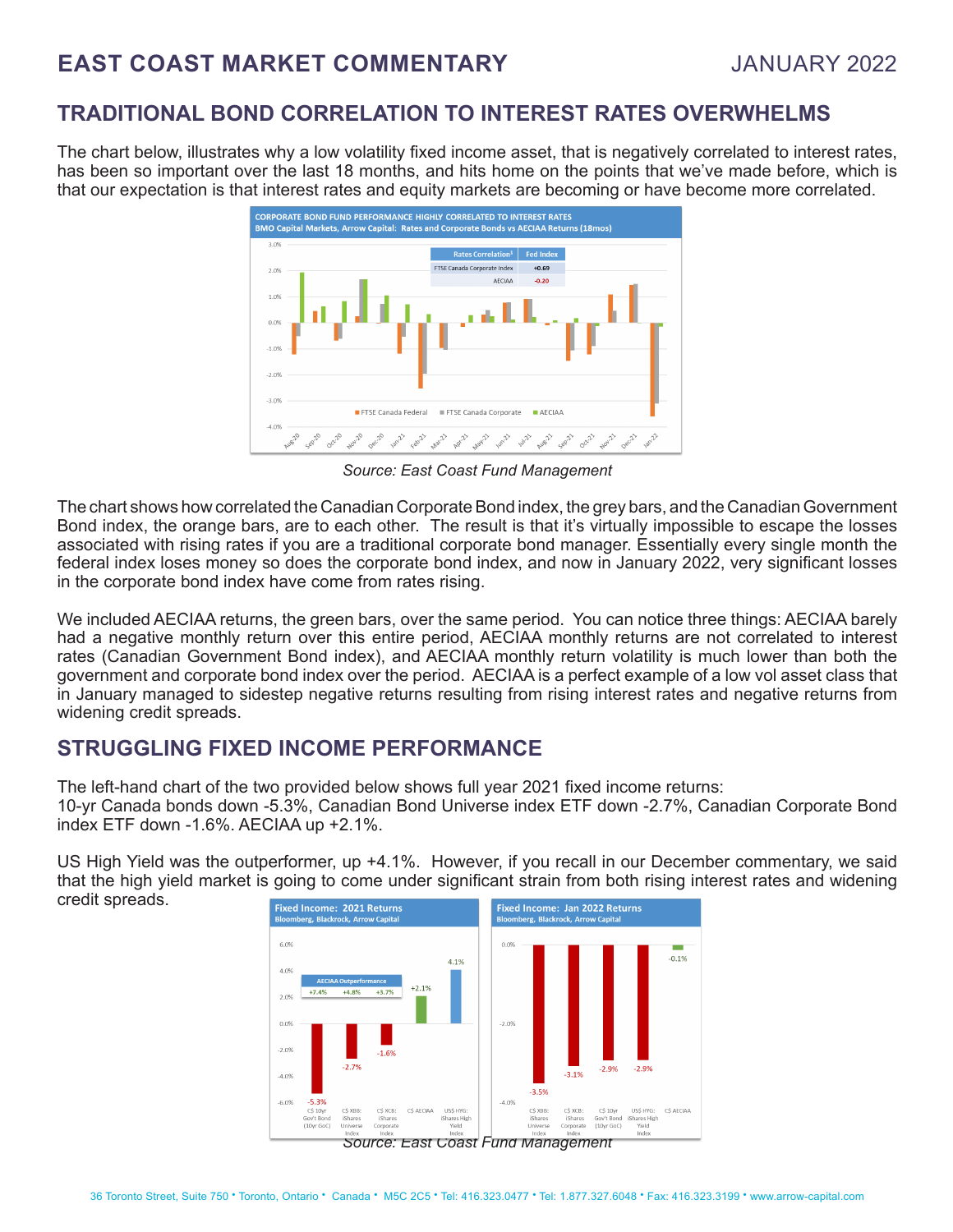On the right-hand side is what happened in January: Canadian Bond Universe index ETF down -3.5%, Canadian Corporate Bond index ETF down -3.1%, 10-yr Canada bonds down -2.9%. US High Yield index down -2.9%. AECIAA was the outperformer, near flat on the month (-0.1%)

January's market moves get right to the point of why we have been positioned defensively. Our low risk profile was validated in January as we managed to squeak out a small positive return while most asset classes were taking losses.

Has January's price moves changed our opinion? No, our view has not changed, and we believe that it's likely to continue to be a very difficult market, a very volatile market, and one that we want to stay defensively positioned in. Equity markets are down 10%, credit spreads are wider by about 10%, and valuations are more interesting.

The moves in January are yet another reminder of why we hedge interest rates and have been defensively positioned in the short term. That strategy has allowed us to avoid the -3%+ losses that traditional fixed income funds have taken to start the year.

## **WE BELIEVE THERE WILL BE MORE WEAKNESS**

The last two charts help illustrate why we're still bearish on equities, interest rates and credit spreads. [Note: Please see the podcast from December for a more in-depth discussion of our investment team's market view and some key pieces of data that support our bearish view].

The first chart, at right, is one from Minnack Advisors. It's fantastic because it is so simple and the message is so clear. Wage growth is the blue line and FED funds rate is the red line. You can see how closely this has tracked over time over the last 40 years. This 100% explains why the FED pivoted so quickly and aggressively in December and didn't back down after a 10% drawdown in the equity markets at the next FED meeting. In fact, not only did they stand their ground, they came back more hawkish. Obviously, the market is pricing higher rates now, but the extent of how high they go is not baked into the market, in our opinion.



*Source: East Coast Fund Management*

This last chart, below, is from Doubleline, Jeffrey Gundlach's fund. We thought this was a great chart as well because it perfectly, and very simply, illustrates what we've been talking about for the last six months. The blue line is the commodity index going back to 1995, the purple line is the Bloomberg US Aggregate total return value (US Bond Index) going back to 1995 and the red line is the S&P 500 going back to 1995. What it shows is that prior to the GFC in 2009, all three major asset classes were performing largely in line with each other – up about 200% over 10 years. What started in 2009? Central Bank money printing, under the name of Quantitative Easing (QE). On the bottom chart is the FED's Balance Sheet showing how many bonds the FED owns. QE is effectively monetizing the US debt and increasing the amount of money in circulation. There is a very strong correlation from 2009 onwards between skyrocketing equity prices (as denoted by the red line S&P 500) and the growth of the FED balance sheet. Even the slope of the two lines shows strong correlation – balance sheet